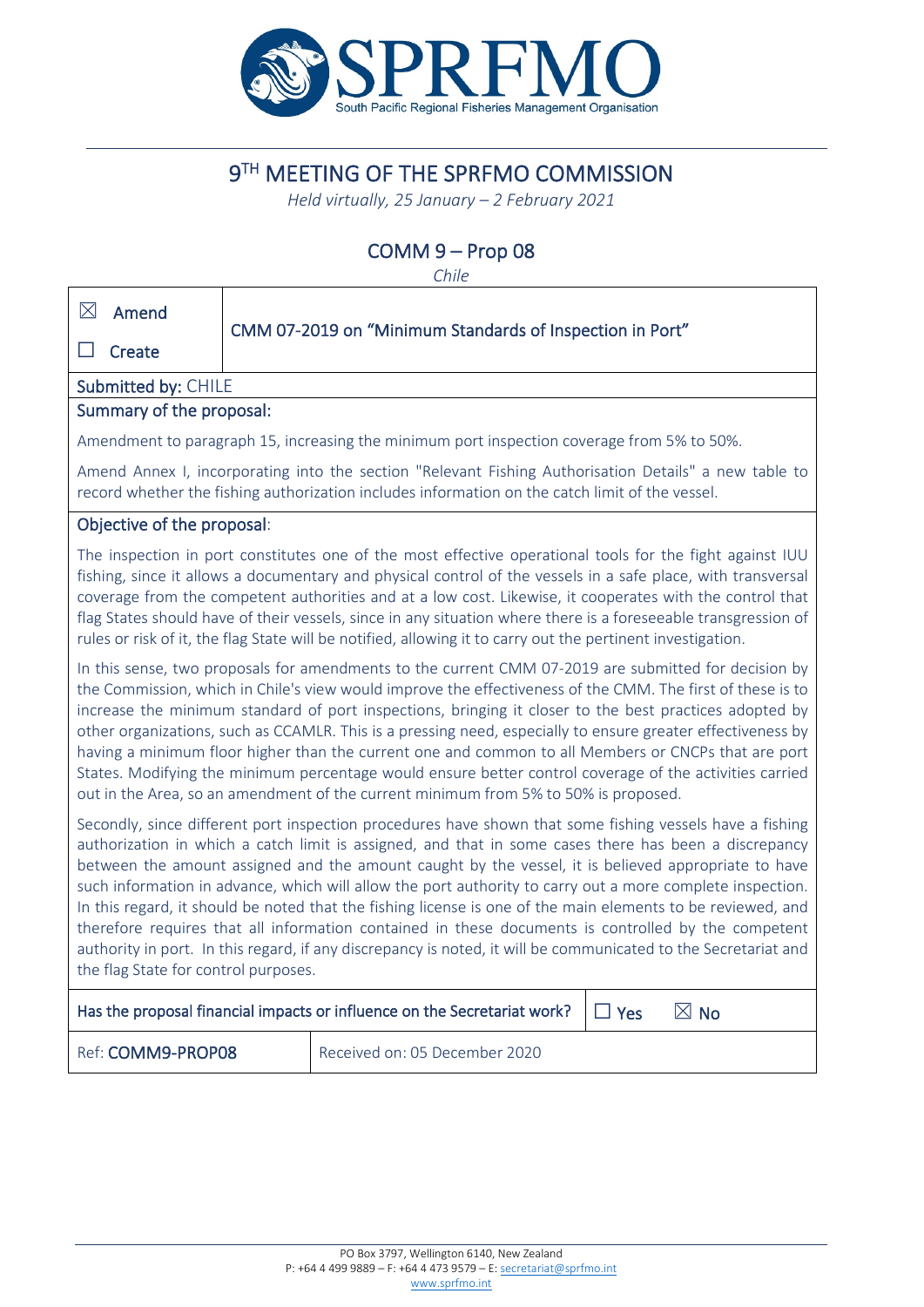

# CMM 07-2021

# Conservation and Management Measure on Minimum Standards of Inspection in Port

*(Supersedes CMM 07-2019)*

#### The Commission of the South Pacific Regional Fisheries Management Organisation;

*DEEPLY CONCERNED* about Illegal, Unreported and Unregulated (IUU) fishing in the SPRFMO Area and its detrimental effect upon fish stocks, marine ecosystems and the livelihoods of legitimate fishers in particular in developing States;

*CONSCIOUS* of the role of the port State in the adoption of effective measures to promote the sustainable use and the long-term conservation of living marine resources;

*RECOGNISING* that measures to combat illegal, unreported and unregulated fishing should build on the primary responsibility of flag States and use all available jurisdiction in accordance with international law, including port State measures, coastal State measures, market related measures and measures to ensure that nationals do not support or engage in illegal, unreported and unregulated fishing;

*RECOGNISING* that port State measures provide a powerful and cost-effective means of preventing, deterring and eliminating illegal, unreported and unregulated fishing;

*AWARE OF* the need for increasing coordination at the regional and interregional levels to combat IUUfishing through port State measures;

*BEARING IN MIND* that, in the exercise of their sovereignty over ports located in their territory, Member and Cooperating Non-Contracting Parties (CNCPs) may adopt more stringent measures, in accordance with international law;

*RECALLING* the relevant provisions of the United Nations Convention on the Law of the Sea of 10 December 1982;

*RECALLING* the Agreement for the Implementation of the Provisions of the United Nations Convention on the Law of the Sea of 10 December 1982 relating to the Conservation and Management of Straddling Fish Stocks and Highly Migratory Fish Stocks of 4 December 1995, the Agreement to Promote Compliance with International Conservation and Management Measures by Fishing Vessels on the High Seas of 24 November 1993 and the 1995 FAO Code of Conduct for Responsible Fisheries;

*RECALLING* Article 27 of the SPRFMO Convention, which calls on Members to address IUU fishing activities and to establish appropriate cooperative procedures for effective monitoring, control and surveillance of fishing and to ensure compliance with the Convention;

*BEARING IN MIND* Article 12 of the FAO Agreement on Port States Measure and the need to take into account the specifics of the fleets operating in the SPRFMO Convention, the number of catches, the frequency and mode of port landings, and the status of the stocks, amongst others, in order to determine the level of port inspections sufficient to achieve the objective of preventing, deterring and eliminating IUU fishing;

*ADOPTS* the following Conservation and Management Measure (CMM) in accordance with Articles 8 and 20 of the Convention: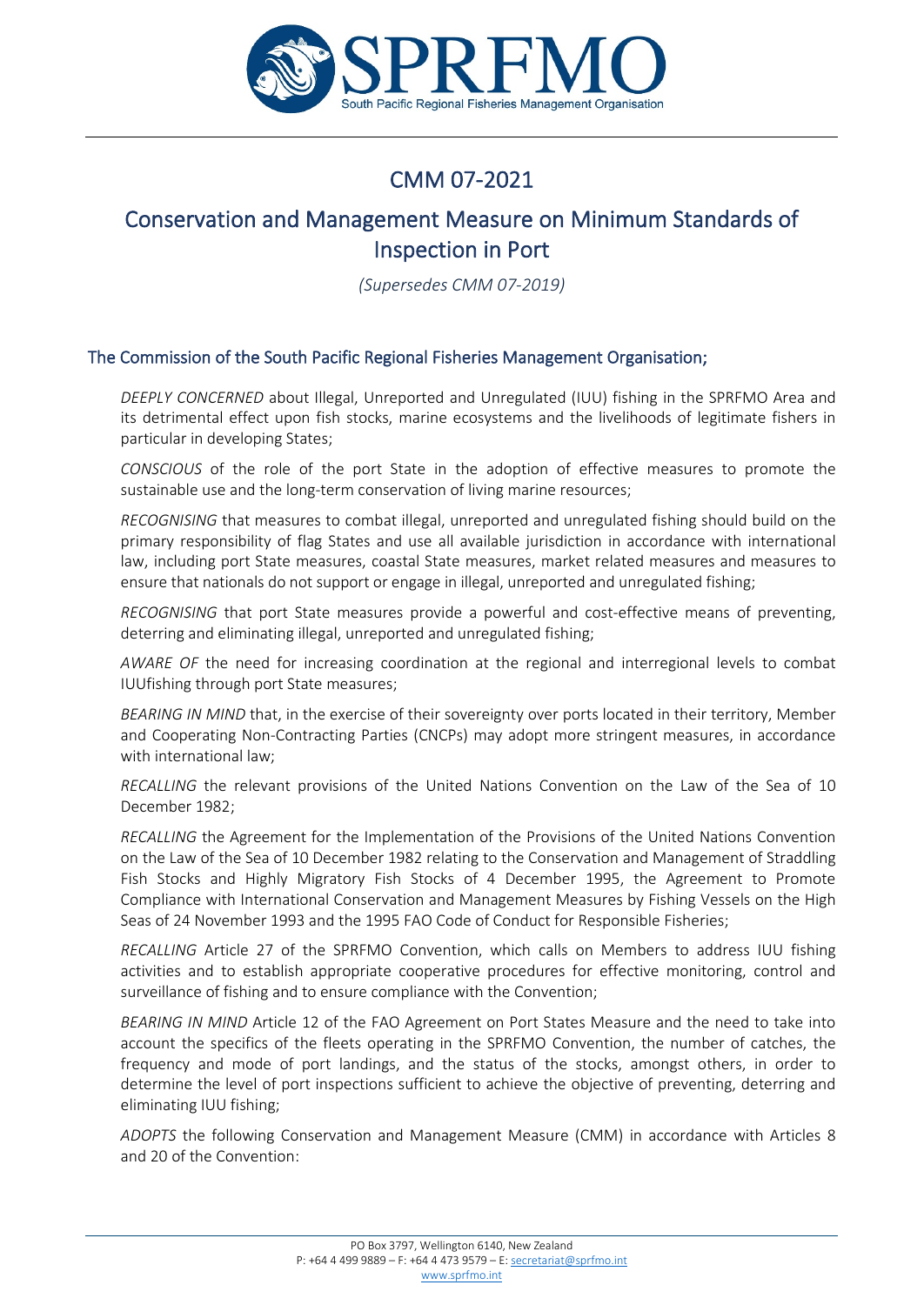

#### Scope

- With a view to monitor compliance with SPRFMO CMMs, each Member and Cooperating non-1. Contracting Party (CNCP), in its capacity as a port State, shall apply this CMM for an effective scheme of port inspections in respect of foreign fishing vessels carrying SPRFMO-managed species caught in the SPRFMO Convention Area and/or fish products originating from such species that have not been previously landed or transhipped at port, or at sea following the applicable SPRFMO procedures, hereinafter referred to as "foreign fishing vessels".
- Without prejudice to specifically applicable provisions of other SPRFMO CMMs, and except as otherwise  $2.$ provided in this CMM, this CMM shall apply to all foreign fishing vessels.
- 3. Each Member and CNCP may, in its capacity as a port State, decide not to apply this CMM to:
	- a) foreign fishing vessels chartered by its nationals operating under its authority. Chartered fishing vessels shall be subject to measures by the port State which are as effective as measures applied in relation to vessels entitled to fly its flag.
	- b) vessels of a neighboring State that are engaged in artisanal fishing for subsistence, provided that the port State and the flag State cooperate to ensure that such vessels do not engage in IUU fishing or fishing related activities in support of such fishing.
	- c) container vessels that are not carrying fish or, if carrying fish, only fish that have been previously landed, provided that there are no clear grounds for suspecting that such vessels have engaged in fishing related activities in support of IUU fishing.
- Members and CNCPs shall take necessary action to inform fishing vessels entitled to fly their flag of this 4. and other relevant SPRFMO CMMs.

#### Points of Contact

- 5. Each Member and CNCP shall designate a point of contact for the purposes of receiving notifications pursuant to paragraph 11. Each Member and CNCP shall designate a point of contact for the purpose of receiving inspection reports pursuant to paragraph 26(b) of this CMM. It shall transmit the name and contact information for its points of contact to the SPRFMO Executive Secretary no later than 30 days following the entry into force of this CMM. Any subsequent changes shall be notified to the SPRFMO Executive Secretary at least 14 days before such changes take effect. The SPRFMO Executive Secretary shall promptly notify Members and CNCPs of any such change.
- The SPRFMO Executive Secretary shall establish and maintain a register of points of contact based on 6. the lists submitted by the Members and CNCPs. The register and any subsequent changes shall be published promptly on the SPRFMO website.

#### Designated Ports

- Each Member and CNCP shall designate its ports to which foreign fishing vessels may request entry  $7.$ pursuant to this CMM.
- Each Member and CNCP shall, to the greatest extent possible, ensure that it has sufficient capacity to 8. conduct inspections in every designated port pursuant to this CMM.
- 9. Each Member and CNCP shall provide to the SPRFMO Executive Secretary within 30 days from the date of entry into force of this CMM a list of designated ports. Any subsequent changes to this list shall be notified to the SPRFMO Executive Secretary at least 30 days before the change takes effect.
- 10. The SPRFMO Executive Secretary shall establish and maintain a register of designated ports based on the lists submitted by the port Members and CNCPs. The register and any subsequent change shall be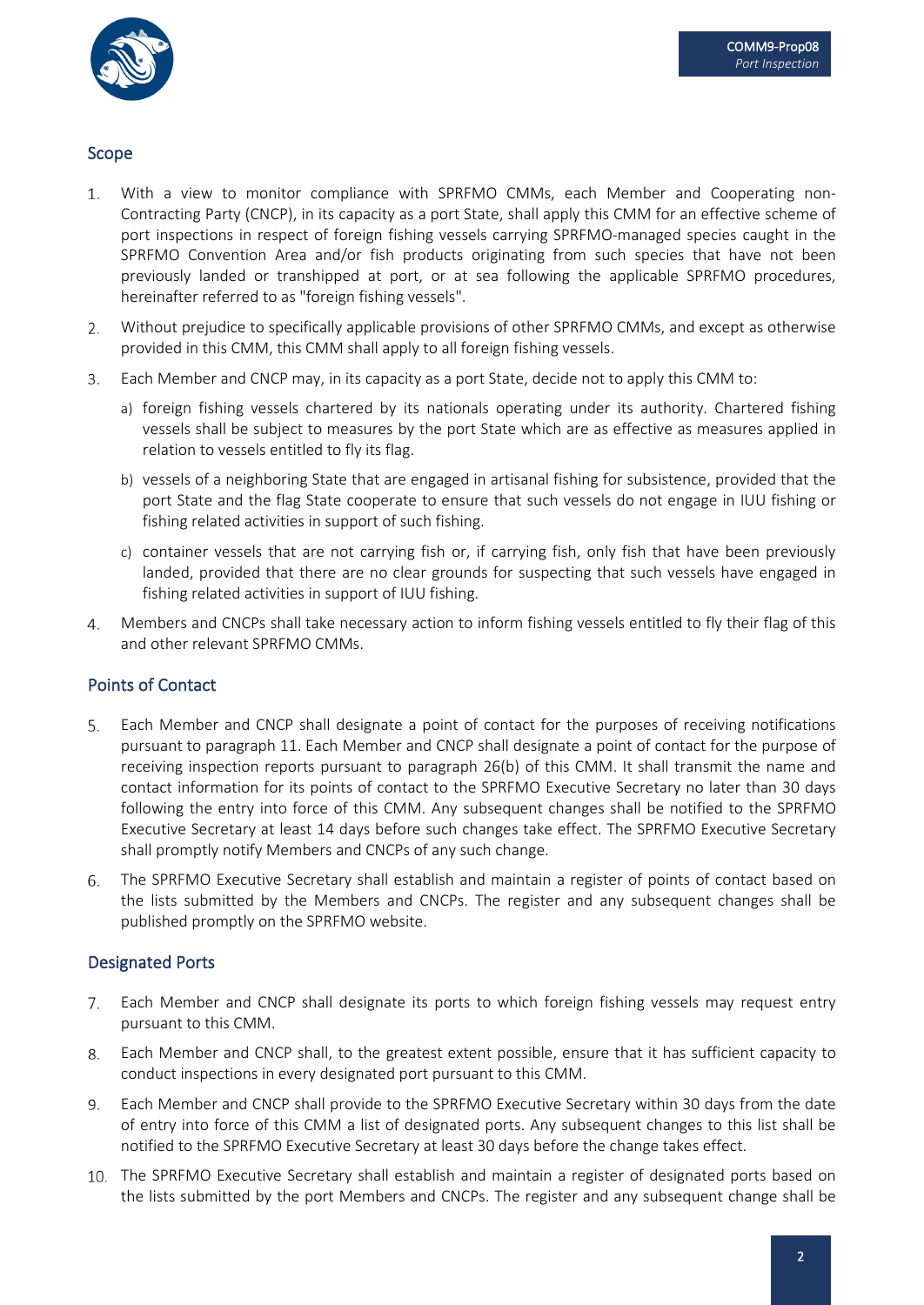

published promptly on the SPRFMO website.

#### Prior Notification

- Each Member and CNCP, in its capacity as a port State shall, except as provided for under paragraph 12 of this CMM, require foreign fishing vessels seeking to use its ports for any purposes to submit as a minimum the information in the Port Call Request Template located in Annex 1 to its point of contact identified in paragraph 5, at least 48 hours before the estimated time of arrival at the port. Each Member and CNCP, in its capacity as a port State may also request additional information as it may require to determine whether the vessel has engaged in IUU fishing, or related activities. Members and CNCPs, in their capacity as port States, shall promptly inform the Secretariat of any request received to use their ports under this CMM.
- Each Member and CNCP, in its capacity as a port State may prescribe a longer or shorter notification period than specified in paragraph 11, taking into account, *inter alia*, the type of fishery product, the distance between the fishing grounds and its ports. In such a case, the port State shall inform the SPRFMO Executive Secretary, who shall publish the information promptly on the SPRFMO website.
- After receiving the relevant information pursuant to paragraph 11, as well as such other information as it may require to determine whether the foreign fishing vessel requesting entry into its port has engaged in IUU fishing, the Member or CNCP, in its capacity as a port State shall decide whether to authorise or deny the entry of the vessel into its port. In case the port State decides to authorise the entry of the vessel into its port, the following provisions on port inspection shall apply. Where a vessel has been denied entry, the port State shall report this to the Members and CNCPs.

#### Port Inspections

- 14. Inspections shall be carried out by the competent authority of the port Members and CNCPs.
- Each year Members and CNCPs shall inspect at least 50% of landing and transhipment operations in their designated ports made by notified foreign fishing vessels.
- Port Members and CNCPs shall, in accordance with their domestic law, inspect foreign fishing vessels when:
	- a) there is a request from other Members and CNCPs or relevant regional fisheries management organisations (RFMO's) that a particular vessel be inspected, particularly where such requests are supported by evidence of IUU fishing by the vessel in question, and there are clear grounds for suspecting that a vessel has engaged in IUU fishing;
	- b) a vessel has failed to provide complete information as required in paragraph 11;
	- c) the vessel has been denied entry or use of a port in accordance with this or other RFMO's provisions.

#### Use of Ports

- 17. Without prejudice to paragraph 16, when a Member or CNCP has sufficient proof that a vessel seeking entry into its port does not have a valid fishing authorisation, or there is clear evidence that the vessel has fished in contravention of the applicable SPRFMO obligations, or has engaged in IUU fishing or fishing related activities in support of such fishing, in particular the inclusion of a vessel on a list of vessels having engaged in such fishing or fishing related activities adopted by a relevant RFMO in accordance with the rules and procedures of such organisation and in conformity with international law, the Member or CNCP shall deny that vessel entry into its ports.
- 18. Notwithstanding paragraph 17 a Member or CNCP may allow entry into its ports of a fishing vessel referred to in that paragraph exclusively for the purpose of inspecting it and taking other appropriate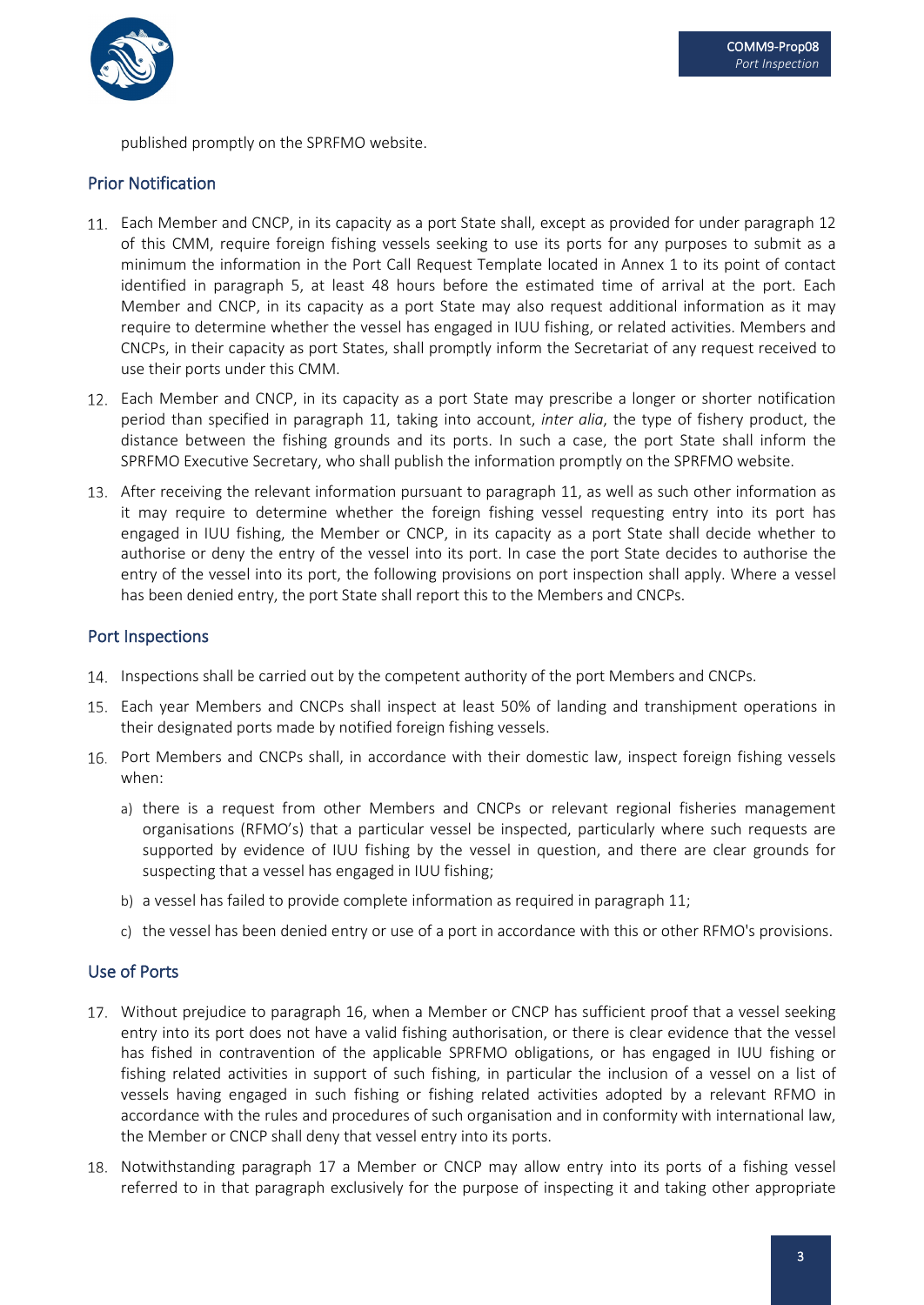

actions in conformity with international law aimed at preventing, deterring and eliminating IUU fishing and fishing related activities in support of such fishing.

Where a vessel referred to in paragraphs 17 or 18 is in port for any reason, a Member or CNCP shall deny such vessel the use of its ports for landing, transhipping, packaging, and processing of fish and for other port services including, *inter alia*, bunkering, maintenance and dry-docking. Denial of such use of ports shall be in conformity with international law.

#### Inspection Procedure

- Each Member and CNCP shall ensure that as a minimum standard its inspectors carry out the functions set forth in the Port State Inspection Standards in Annex 2.
- Each port State inspector shall carry an approved identity card issued by the Member or CNCP that identifies the inspector as authorised to carry out the inspection. In accordance with domestic laws, port States inspectors may examine all relevant areas, decks and rooms of the fishing vessel, its license, gear, equipment, records (both physical and electronic), facilities, fish and fish products and any documents necessary to verify compliance with the Convention and Conservation and Management Measures in force. They may take copies (physical or electronic) of any documents considered relevant, and they may also question the master and any other person on the vessel being inspected.
- 22. Inspections shall involve the monitoring of the landing or transhipment and include a cross-check between the quantities by species notified in the prior notification message in paragraph 11 above and held on board the fishing vessel. Inspections shall be carried out in such a way that the fishing vessel suffers the minimum interference and inconvenience, and that degradation of the quality of the catch is avoided to the extent practicable.
- 23. On completion of the inspection, the port State inspector shall provide the master of the foreign fishing vessel a copy of the inspection report containing the findings of the inspection, to be signed by the inspector and the master. The master's signature shall serve only as acknowledgement of the receipt of a copy of the report. The master shall be given the opportunity to add any comments or objection to the report, and to contact the competent authority of the flag Member or CNCP.
- 24. The port Member or CNCP, in its capacity as a port State shall transmit a copy of the inspection report to the SPRFMO Executive Secretary no later than  $15<sup>1</sup>$  $15<sup>1</sup>$  working days following the date of completion of the inspection using the Format for Port Inspection Reports in Annex 3. If the inspection report cannot be transmitted within 15 working days, the port State shall notify the SPRFMO Executive Secretary within the 15 working day time period the reasons for the delay and when the report will be submitted. The Executive Secretary shall promptly convey the report to the authorities of the fishing vessel inspected.
- Members and CNCPs shall take necessary action to ensure that masters facilitate safe access to the fishing vessel, cooperate with the competent authority of the port State, facilitate the inspection and communication and not obstruct, intimidate or interfere, or cause other persons to obstruct, intimidate or interfere with port State inspectors in the execution of their duties.

#### Procedure in the Event of Infringements

- 26. If the information collected during the inspection provides evidence that a foreign fishing vessel has committed a breach of the SPRFMO CMMs, the inspector shall:
	- a) record the breach in the inspection report;
	- b) transmit the inspection report and the evidence collected to the port State competent authorities,

<span id="page-4-0"></span><sup>&</sup>lt;sup>1</sup> The time frames in paragraph 24 were amended at COMM-03 as recommended by CTC-02.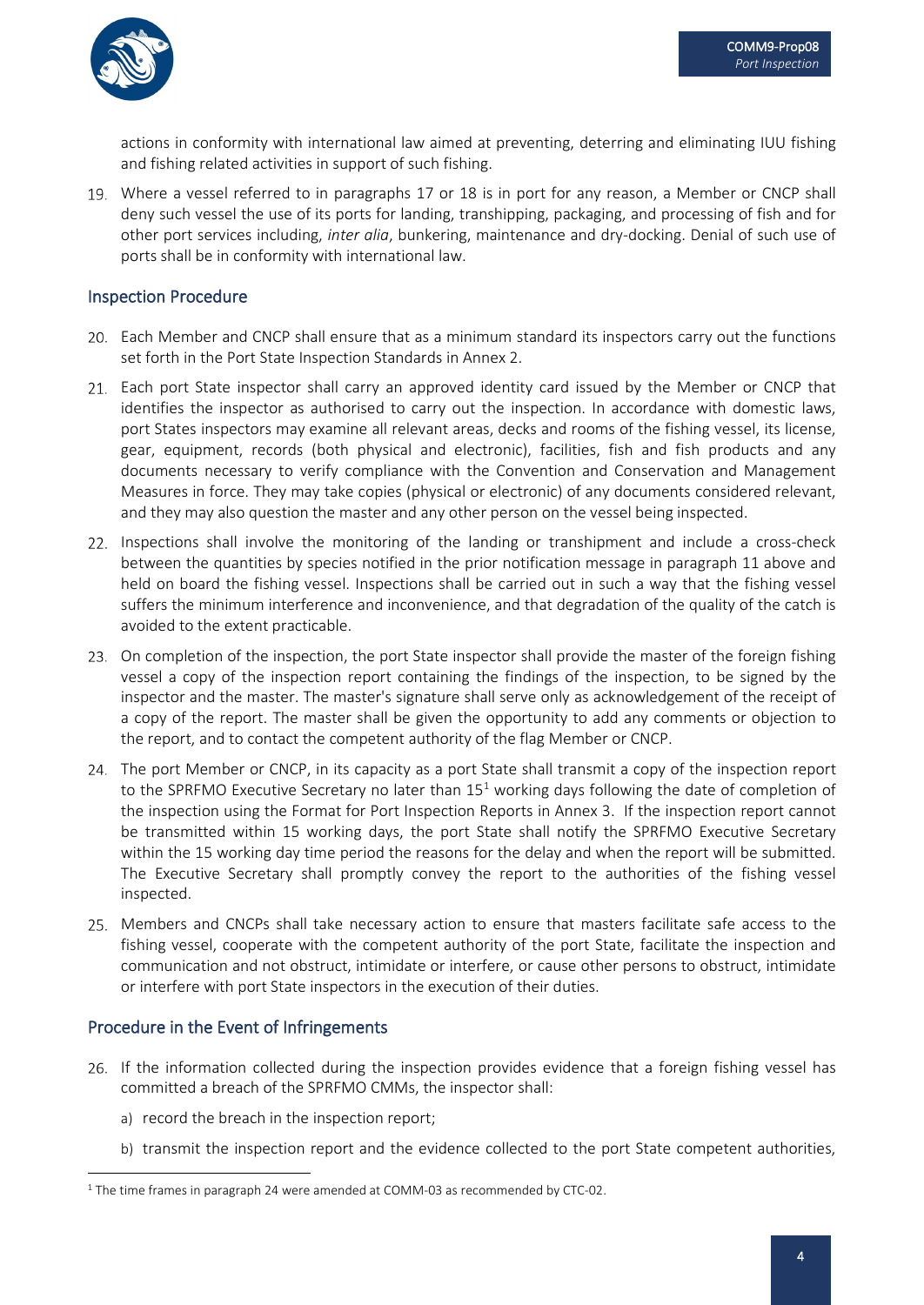

which shall forward a copy of the inspection report and evidence to the SPRFMO Executive Secretary and to the flag Member or CNCP point of contact as soon as possible and no later than 5 working days;

- c) to the extent practicable, ensure safekeeping of the evidence pertaining to such alleged breach.
- 27. If the breach falls within the legal jurisdiction of the Member or CNCP, in its capacity as a port State, the port State may take action in accordance with its domestic laws. The port State shall promptly notify the action taken to the competent authority of the flag Member or CNCP and to the SPRFMO Executive Secretary, who shall promptly publish this information in a secured part of the SPRFMO website.
- 28. Other infringements shall be referred to the point of contact of flag Member or CNCP. Upon receiving the copy of the inspection report, the flag Member or CNCP shall promptly investigate the alleged infringement and notify the SPRFMO Executive Secretary of the status of the investigation and of any enforcement action that may have been taken within 90 days of such receipt. If the flag Member or CNCP cannot provide the SPRFMO Executive Secretary this status report within 90 days of such receipt, the flag Member or CNCP should notify the SPRFMO Executive Secretary within the 90-day time period the reasons for the delay and when the status report will be submitted. The SPRFMO Executive Secretary shall promptly publish this information in a secured part of the SPRFMO website.
- 29. The authorities of the fishing vessel subsequent to the process referred to in paragraph 28, can authorise the competent authority of the port State to undertake the investigation. The competent authority of the port State on accepting to undertake the investigation shall report the findings of the investigation to the authorities of the fishing vessel and the SPRFMO Executive Secretary within 90 days. Enforcement action will remain the responsibility of the authorities of the fishing vessel as applicable.
- Should the inspection provide evidence that the inspected vessel has engaged in IUU activities as referred to in CMM 04-2019 (IUU Vessel List) the Member or CNCP, in its capacity as a port State shall promptly report the case to the flag Member or CNCP and notify as soon as possible the SPRFMO Executive Secretary, along with its supporting evidence, for the purpose of inclusion of the vessel in the draft IUU list.

#### Requirements of developing Members and CNCPs

- 31. Members and CNCPs shall give full recognition to the special requirements of developing Members and CNCPs in relation to a port inspection scheme consistent with this CMM. Members and CNCPs shall, either directly or through the SPRFMO, provide assistance to developing Members and CNCPs in order to, *inter alia*:
	- a) Develop their capacity including by providing technical assistance and establishing an appropriate funding mechanism to support and strengthen the development and implementation of an effective system of port inspection at national, regional or international levels and to ensure that a disproportionate burden resulting from the implementation of this CMM is not unnecessarily transferred to them;
	- b) Facilitate their participation in meetings and/or training programmes of relevant regional and international organisations that promote the effective development and implementation of a system of port inspection, including monitoring, control and surveillance, enforcement and legal proceedings for infractions and dispute settlements pursuant to this CMM; and
	- c) Either directly or through the SPRFMO, assess the special requirements of developing Members and CNCPs concerning the implementation of this CMM.

#### General Provisions

32. Nothing in this CMM affects the entry of vessels to port in accordance with international law for reasons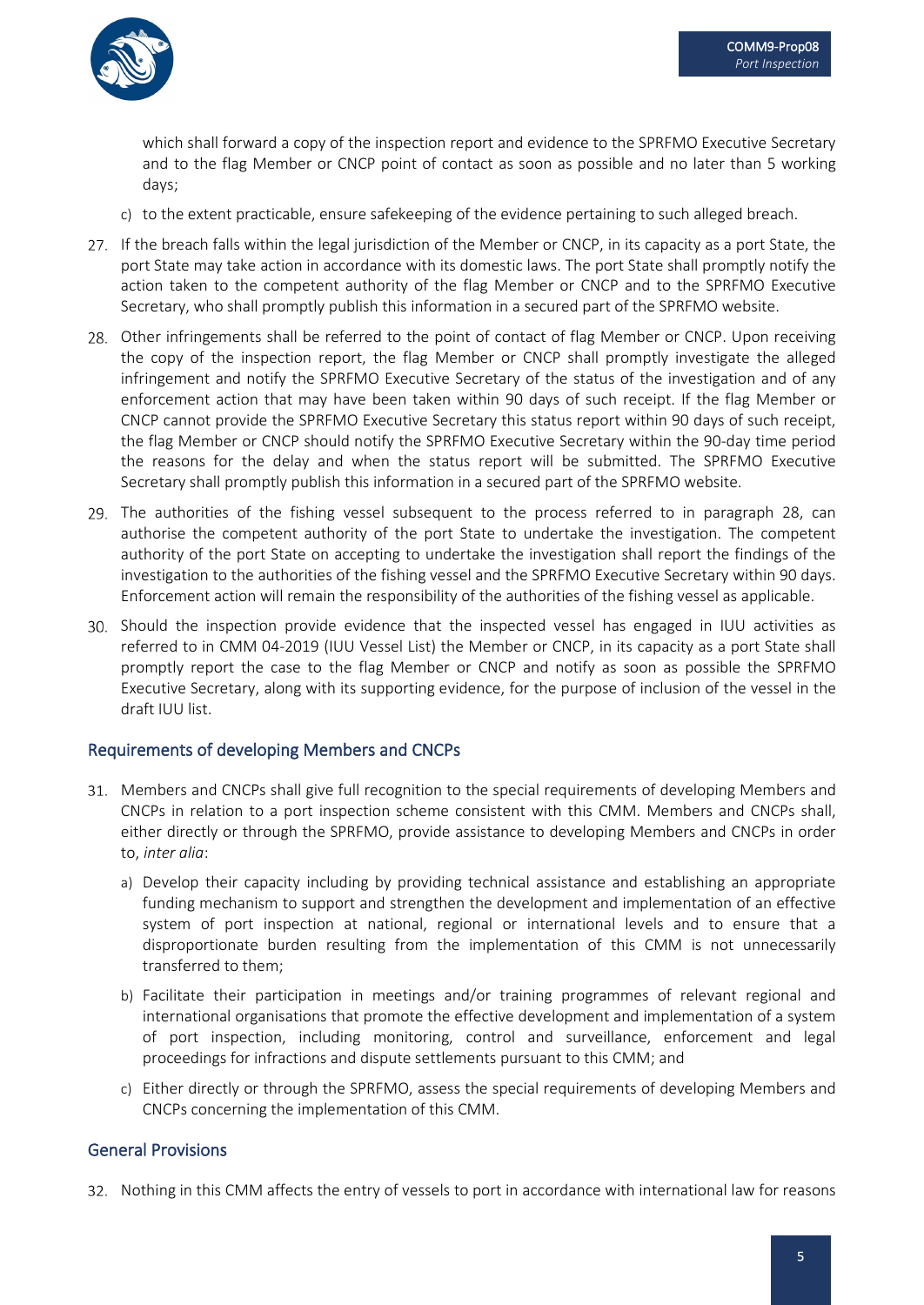

of *force majeure* or distress or prevents a port State from permitting entry into port to a vessel exclusively for the purpose of rendering assistance to persons, ships or aircraft in danger or distress.

- 33. Nothing in this CMM shall prejudice the rights, jurisdiction and duties of Members and CNCPs under international law. In particular, nothing in this CMM shall be construed to affect the exercise by Members and CNCPs of their authority over their ports in accordance with international law, including their right to deny entry thereto as well as to adopt more stringent measures than those provided for in this CMM.
- This CMM shall be interpreted and applied in conformity with international law, taking into account applicable international rules and standards, including those established through the International Maritime Organization, as well as other international instruments.
- 35. Members and CNCPs shall fulfil in good faith the obligations assumed pursuant to this CMM and shall exercise the rights recognised herein in a manner that would not constitute an abuse of right.
- 36. Members and CNCPs, in their capacity as port States shall, to the greatest extent possible:
	- a) Integrate or coordinate fisheries related port State measures with the broader system of port State controls;
	- b) Integrate port State measures with other measures to prevent, deter and eliminate IUU fishing and fishing related activities in support of such fishing, taking into account as appropriate the 2001 FAO International Plan of Action to Prevent, Deter and Eliminate Illegal, Unreported and Unregulated Fishing; and
	- c) Take measures to exchange information among relevant national agencies and to coordinate the activities of such agencies in the implementation of this CMM.
- 37. In the implementation of this CMM and with due regard to appropriate confidentiality requirements, Members and CNCPs shall cooperate and exchange information with the SPRFMO Secretariat, relevant States, international organisations, RFMOs and other entities, including, as appropriate, by:
	- a) Requesting information from, and providing information to, relevant information systems; and
	- b) Requesting and providing cooperation to promote the effective implementation of this recommendation.
- In order to facilitate the implementation of this CMM, Members and CNCPs shall, to the extent possible, ensure that national information systems allow for the direct electronic exchange of information on port State measures between them and with the SPRFMO Secretariat, with due regard to appropriate confidentiality requirements.
- 39. Members and CNCPs, in their capacity as port States, are encouraged to enter into bilateral agreements/arrangements that allow for joint inspections and an inspector exchange programme designed to promote cooperation, share information, and educate each party's inspectors on inspection strategies and methodologies which promote compliance with SPRFMO CMMs. A description of such programmes should be provided to the SPRFMO Executive Secretary who should publish it on the SPRFMO website.
- Each Member or CNCP, in its capacity as a port State may, in accordance with its domestic laws and regulations, invite officials from the flag Member or CNCP to observe or take part in the inspection of a vessel of that flag based on appropriate agreements or arrangements. Flag Members and CNCPs shall consider and act on reports of infringements from inspectors of a port State on a similar basis as the reports from their own inspectors, in accordance with their domestic laws. Members and CNCPs shall collaborate, in accordance with their domestic laws, in order to facilitate judicial or other proceedings arising from inspection reports as set out in this CMM.
- The SPRFMO Commission shall review this CMM no later than 2021 and consider revisions to improve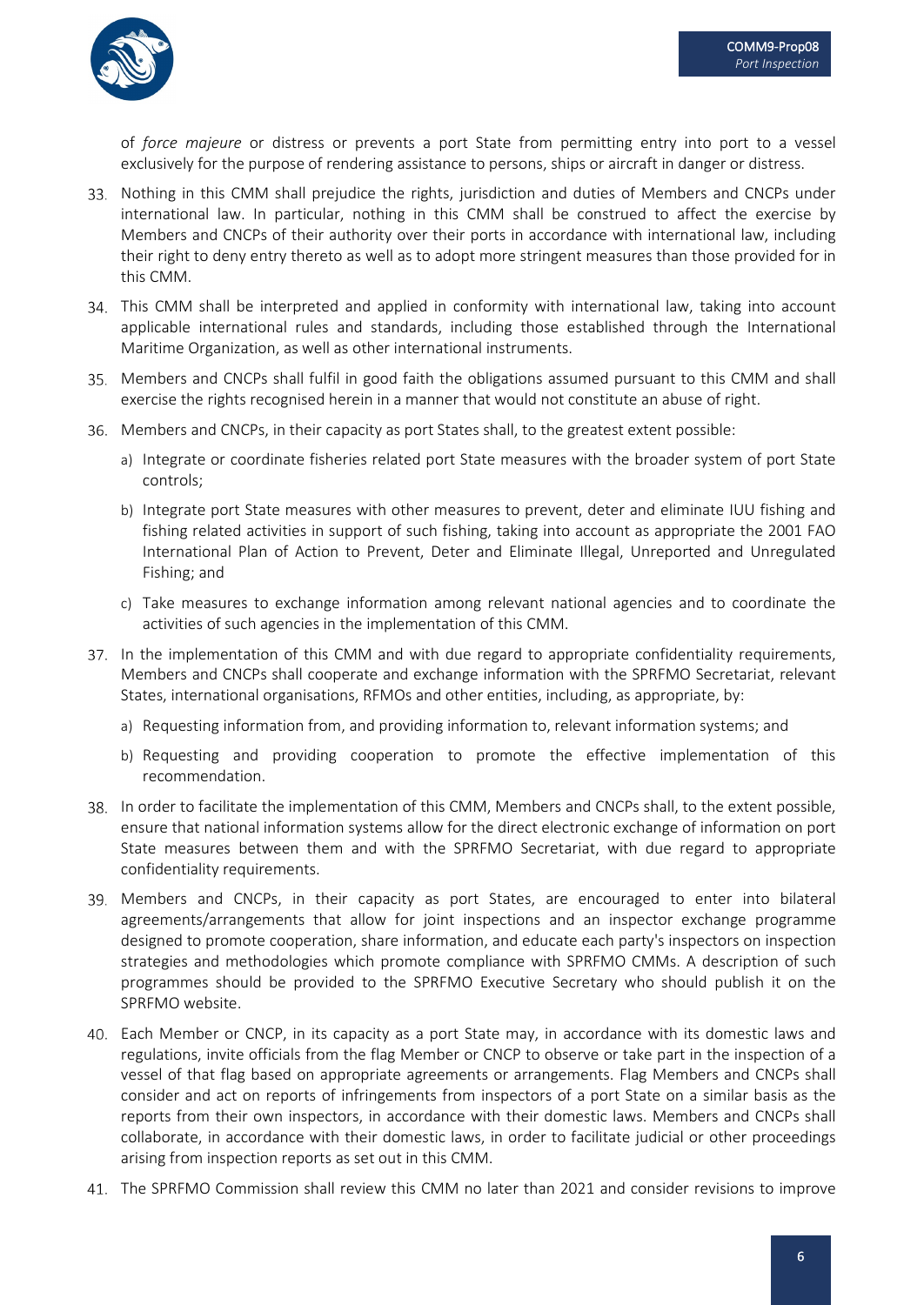

its effectiveness and take into account developments in other RFMOs and the FAO Port State Measures Agreement. The Secretariat will report annually on the implementation of this CMM.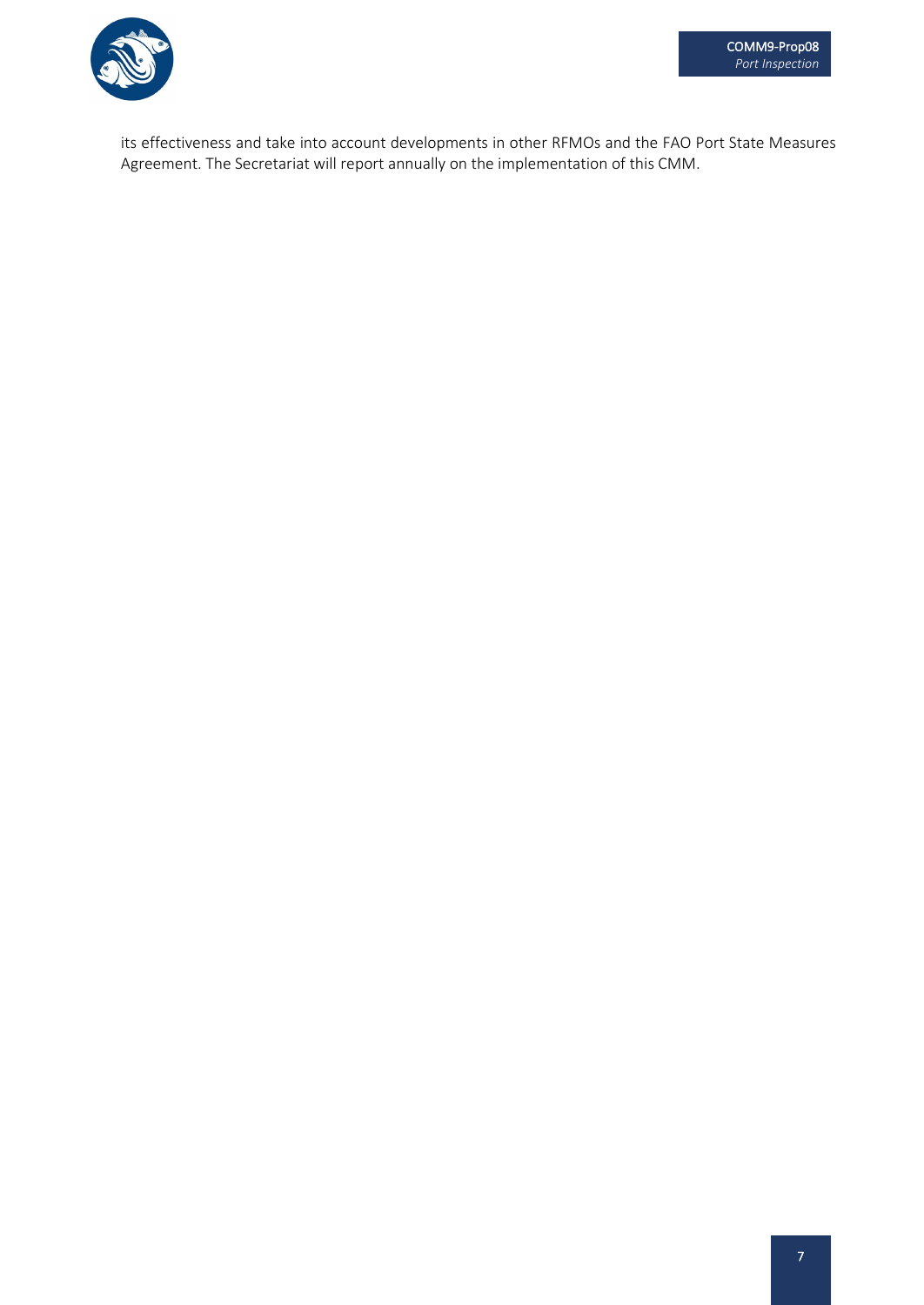

### ANNEX 1 Port Call Request Template

### Port call information:

| Port of call | Last port | Date of last port call |
|--------------|-----------|------------------------|
|              |           |                        |

### Vessel Identification:

| <b>Vessel Name</b> | <b>Vessel flag</b>            | <b>IMO</b> number | Call sign                  | <b>External markings</b>   |
|--------------------|-------------------------------|-------------------|----------------------------|----------------------------|
|                    |                               |                   |                            |                            |
| Type of vessel     | Vessel contact<br>information | Vessel owner(s)   | RFMO ID (if<br>applicable) | Certificate of registry ID |
|                    |                               |                   |                            |                            |

#### VMS:

| <b>VMS</b><br>operational? | <b>VMS Reporting to</b><br><b>National FMC?</b> | <b>VMS Reporting to</b><br>SPRFMO? |
|----------------------------|-------------------------------------------------|------------------------------------|
|                            |                                                 |                                    |
| Type                       |                                                 |                                    |

Vessel dimensions:

| Length | <b>Beam</b> | Draft (Moulded depth) |
|--------|-------------|-----------------------|
|        |             |                       |

Vessel master name and nationality:

| Vessel master name | <b>Vessel master nationality</b> |
|--------------------|----------------------------------|
|                    |                                  |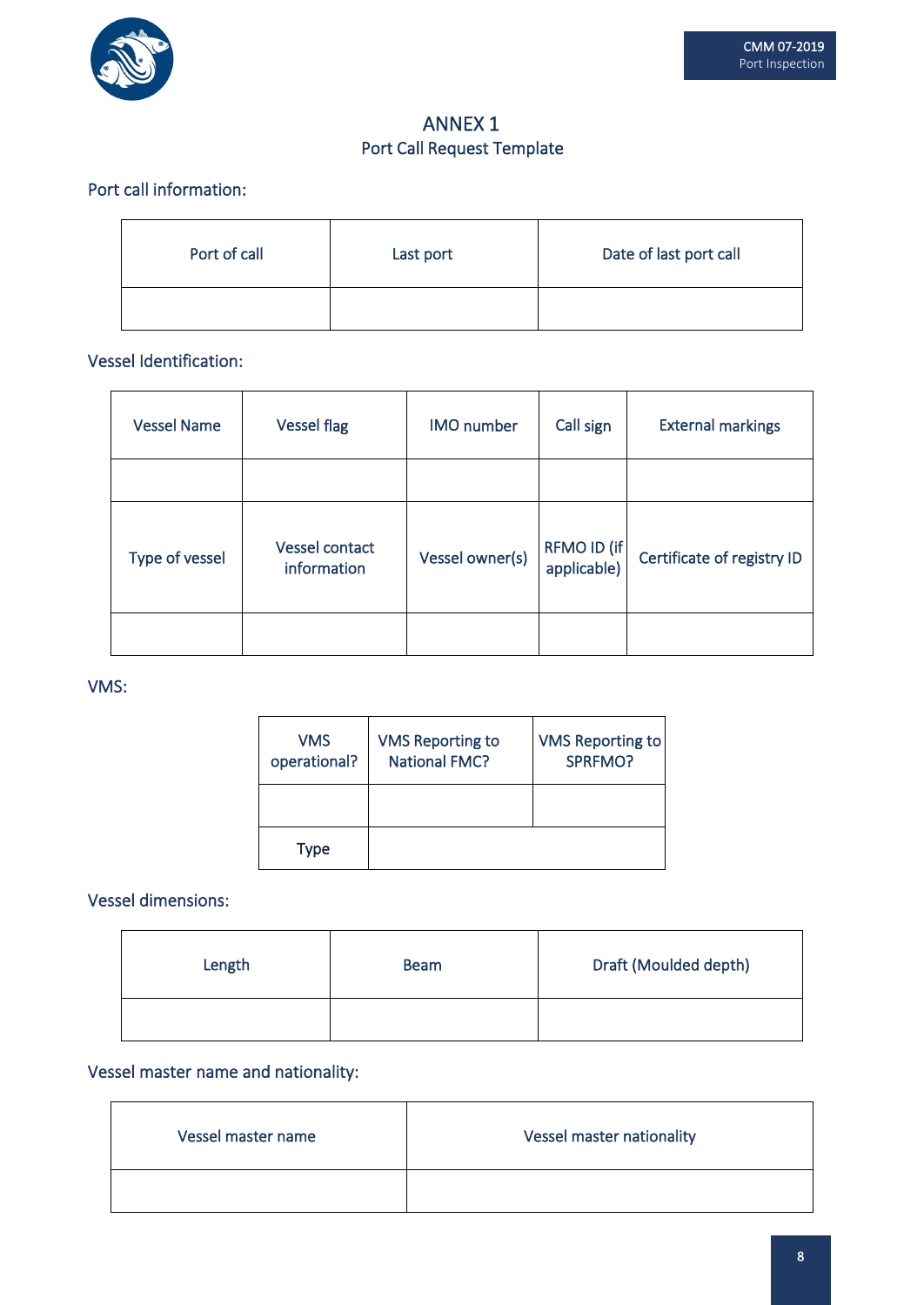

# Relevant transhipment authorisation(s):

| Identifier | Issued by | Valid dates |
|------------|-----------|-------------|
|            |           |             |
|            |           |             |

# Transhipment information (concerning donor vessels):

| Date | Location<br>(Lat/Long) | Donor vessel<br>name | Flag State of<br>donor vessel | <b>IMO</b><br>number | Species | Product<br>state | <b>FAO</b><br>Area of<br>capture | Quantity<br>(kilograms) |
|------|------------------------|----------------------|-------------------------------|----------------------|---------|------------------|----------------------------------|-------------------------|
|      |                        |                      |                               |                      |         |                  |                                  |                         |
|      |                        |                      |                               |                      |         |                  |                                  |                         |
|      |                        |                      |                               |                      |         |                  |                                  |                         |
|      |                        |                      |                               |                      |         |                  |                                  |                         |
|      |                        |                      |                               |                      |         |                  |                                  |                         |

#### Port Call Details:

| Intended port | Port         | Purpose <sup>2</sup> of | Estimated    | Estimated    | Current |
|---------------|--------------|-------------------------|--------------|--------------|---------|
| of $call1$    | <b>State</b> | port call               | arrival date | arrival time | date    |
|               |              |                         |              |              |         |

 $1$ Should be a designated port as listed on the SPRFMO port register

<sup>2</sup> e.g. landing, transhipment, refuelling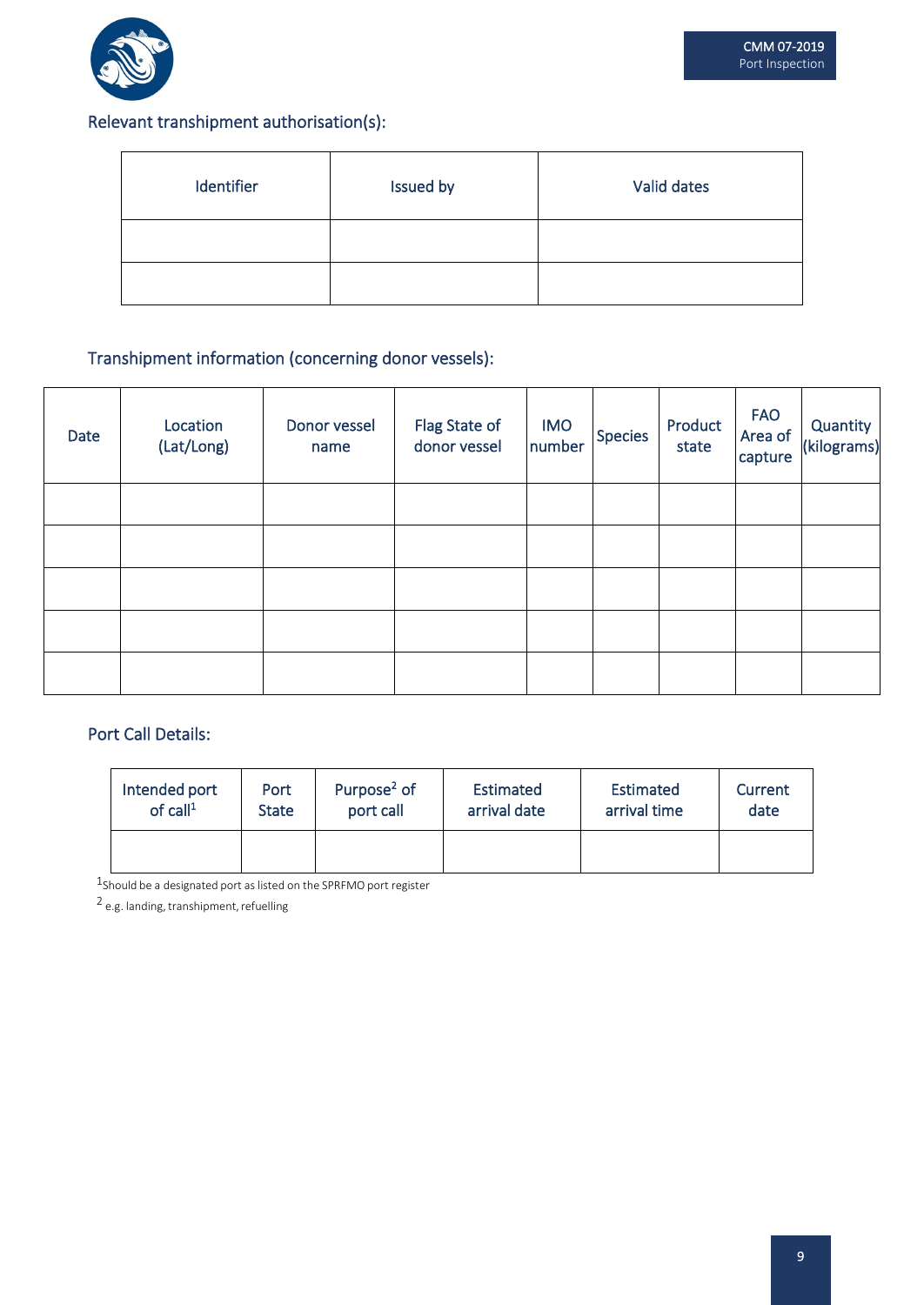

#### SPRFMO managed species held on-board:

| <b>Species</b> | FAO area of<br>capture | Product<br>state | <b>Total kilograms</b><br>held on board | Amount to be<br>transhipped /<br>landed | Recipient of<br>transhipped/landed<br>amount |
|----------------|------------------------|------------------|-----------------------------------------|-----------------------------------------|----------------------------------------------|
|                |                        |                  |                                         |                                         |                                              |
|                |                        |                  |                                         |                                         |                                              |
|                |                        |                  |                                         |                                         |                                              |
|                |                        |                  |                                         |                                         |                                              |
|                |                        |                  |                                         |                                         |                                              |

If no SPRFMO species and/or fish products originating from such species are held on board, then enter "nil"

#### Relevant fishing authorisation details:

| Identifier | <b>Issued by</b> | Validity | Fishing<br>area(s) | <b>Species</b> | Gear <sup>3</sup> |
|------------|------------------|----------|--------------------|----------------|-------------------|
|            |                  |          |                    |                |                   |

<sup>3</sup>If the authorisation is for transhipments enter "tranship" as the gear

| <b>Fishing authorisation</b><br>indicates catch limit per<br>species (Y/N) | Species <sup>4</sup> | Catch limit per<br>species <sup>4</sup> |
|----------------------------------------------------------------------------|----------------------|-----------------------------------------|
|                                                                            |                      |                                         |

<sup>4</sup> If the authorization does not indicate catch limit, enter N/A.

• Is a copy of the crew list attached?

| ٧<br>es: | ١O |
|----------|----|
|          |    |

*This form should be transmitted to the appropriate Point of Contact at least 48 hours prior to the estimated time of arrival at the port. Contact information can be found on the SPRFMO website:* [\(http://www.sprfmo.int/points-of-contact/\)](http://www.sprfmo.int/points-of-contact/)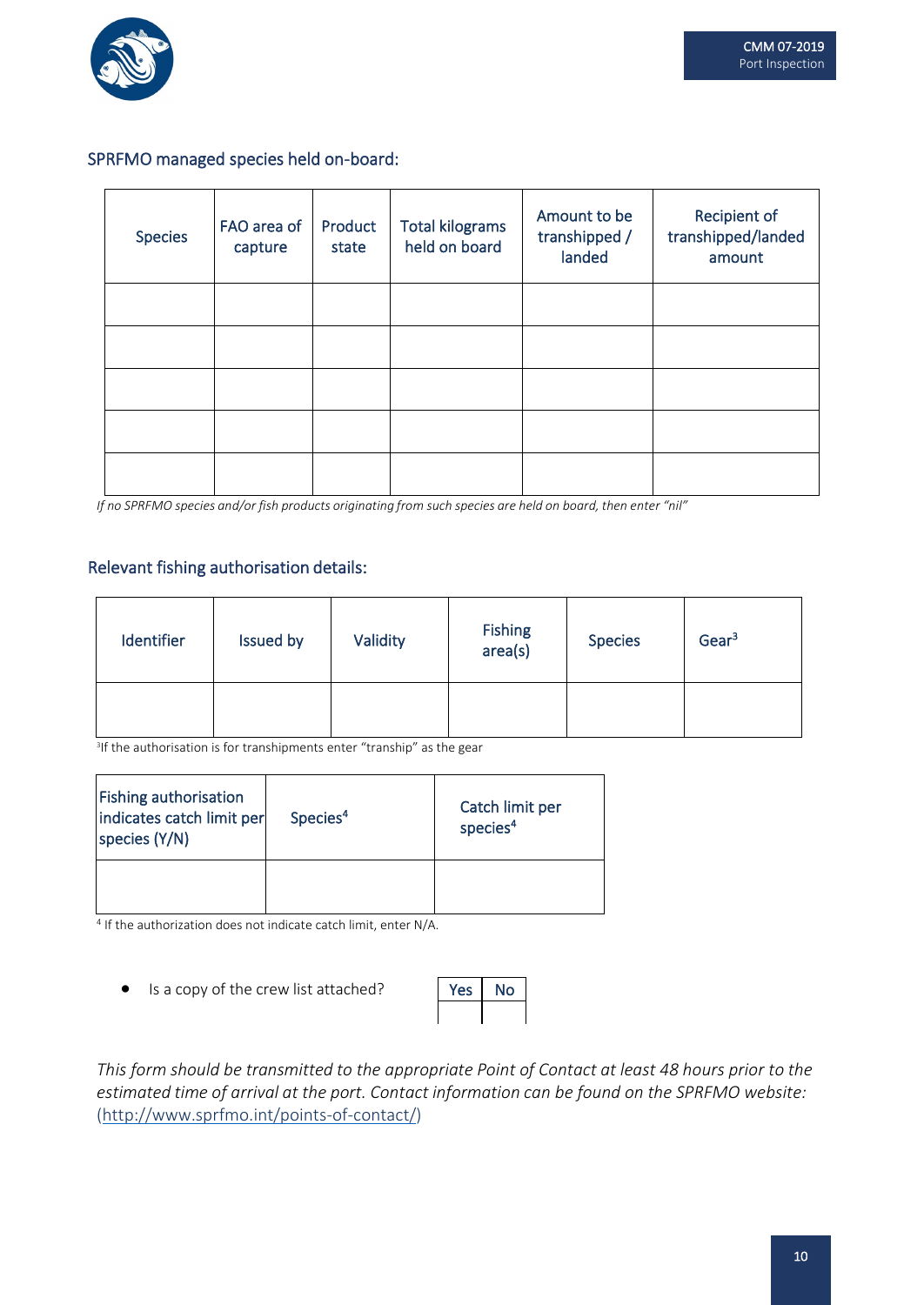

### ANNEX 2 Port State Inspection Standards

Inspectors shall:

- a) verify, to the extent possible, that the vessel identification documentation onboard and information relating to the owner of the vessel is true, complete and correct, including through appropriate contacts with the flag State or international records of vessels if necessary;
- b) verify that the vessel's flag and markings (e.g. name, external registration number, International Maritime Organization (IMO) ship identification number, international radio call sign and other markings, main dimensions) are consistent with information contained in the documentation;
- c) verify, to the extent possible, that the authorisations for fishing and fishing related activities are true, complete, correct and consistent with the information provided in the port call request;
- d) review all other relevant documentation and records held onboard, including, to the extent possible, those in electronic format and vessel monitoring system (VMS) data from the flag State or SPRFMO Secretariat or other relevant regional fisheries management organisations (RFMOs). Relevant documentation may include logbooks, catch, transhipment and trade documents, crew lists, stowage plans and drawings, descriptions of fish holds, and documents required pursuant to the Convention on International Trade in Endangered Species of Wild Fauna and Flora;
- e) examine, to the extent possible, all relevant fishing gear on-board, including any gear stowed out of sight as well as related devices, and to the extent possible, verify that they are in conformity with the conditions of the authorisations. The fishing gear shall, to the extent possible, also be checked to ensure that features such as the mesh and twine size, devices and attachments, dimensions and configuration of nets, pots, dredges, hook sizes and numbers are in conformity with applicable regulations and that the markings correspond to those authorised for the vessel;
- f) determine, to the extent possible, whether the fish on board was harvested in accordance with the applicable authorisations;
- g) examine the fish, including by sampling, to determine its quantity and composition. In doing so, inspectors may open containers where the fish has been pre-packed and move the catch or containers to ascertain the integrity of fish holds. Such examination may include inspections of product type and determination of nominal weight;
- h) evaluate whether there is clear evidence for believing that a vessel has engaged in IUU fishing or fishing related activities in support of such fishing;
- i) provide the master of the vessel with the report containing the result of the inspection, including possible measures that could be taken, to be signed by the inspector and the master. The master's signature on the report shall serve only as acknowledgment of the receipt of a copy of the report. The master shall be given the opportunity to add any comments or objection to the report, and, as appropriate, to contact the relevant authorities of the flag State in particular where the master has serious difficulties in understanding the content of the report. A copy of the report shall be provided to the master; and
- j) arrange, where necessary and possible, for translation of relevant documentation.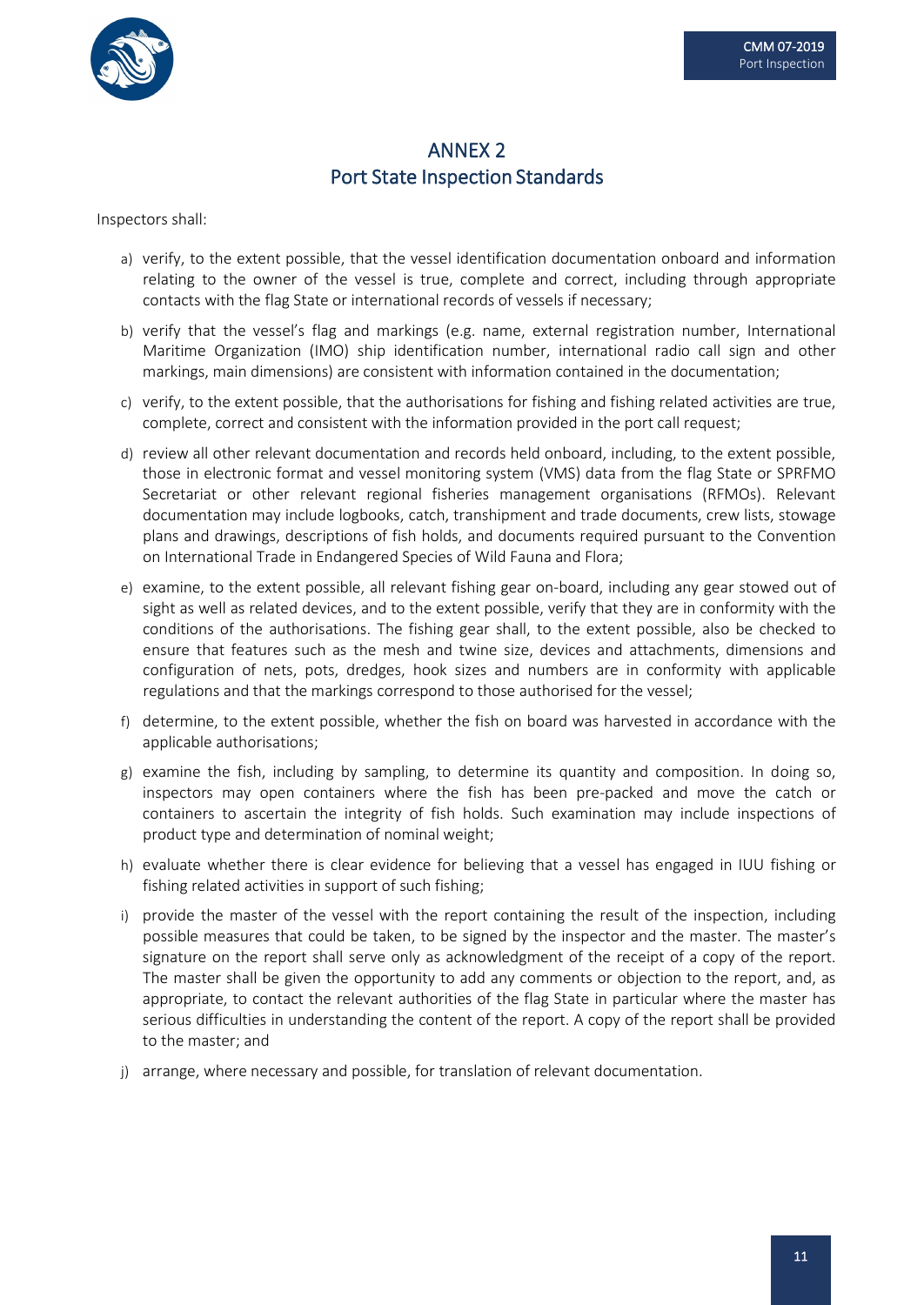

# ANNEX 3 Format for Port Inspection Reports

### Inspection details:

| Inspection report         | Principal Inspector's     |  |  |
|---------------------------|---------------------------|--|--|
| number                    | name                      |  |  |
| <b>Port State</b>         | Inspecting authority      |  |  |
| Port of inspection        | Purpose of call           |  |  |
| Inspection start date     | Inspection start time     |  |  |
| Inspection end date       | Inspection end time       |  |  |
| <b>Prior notification</b> | <b>Prior notification</b> |  |  |
| received?                 | details consistent        |  |  |
|                           | with inspection?          |  |  |

#### Vessel details:

| Vessel name                                                                          | <b>Vessel Flag</b> |  |
|--------------------------------------------------------------------------------------|--------------------|--|
| Vessel type                                                                          | <b>IRCS</b>        |  |
| <b>External identification</b>                                                       | IMO number         |  |
| <b>Vessel owner</b>                                                                  |                    |  |
| <b>Vessel beneficial</b><br>owner(s), if known<br>and different from vessel<br>owner |                    |  |
| Vessel operator                                                                      |                    |  |
| <b>Vessel master</b><br>(and nationality)                                            |                    |  |
| Vessel agent                                                                         |                    |  |
| <b>VMS</b> present?                                                                  | VMS type           |  |

# Relevant fishing authorisations:

| Authorisation identifier                           | Issued by             |
|----------------------------------------------------|-----------------------|
| Validity                                           | <b>Fishing areas</b>  |
| <b>Species</b>                                     | Gear <sup>1</sup>     |
| Is vessel on the SPRFMO<br>authorised vessel list? | Currently authorised? |

 $\mathbf 1$  If the authorisation is for transhipment enter "tranship" as the gear.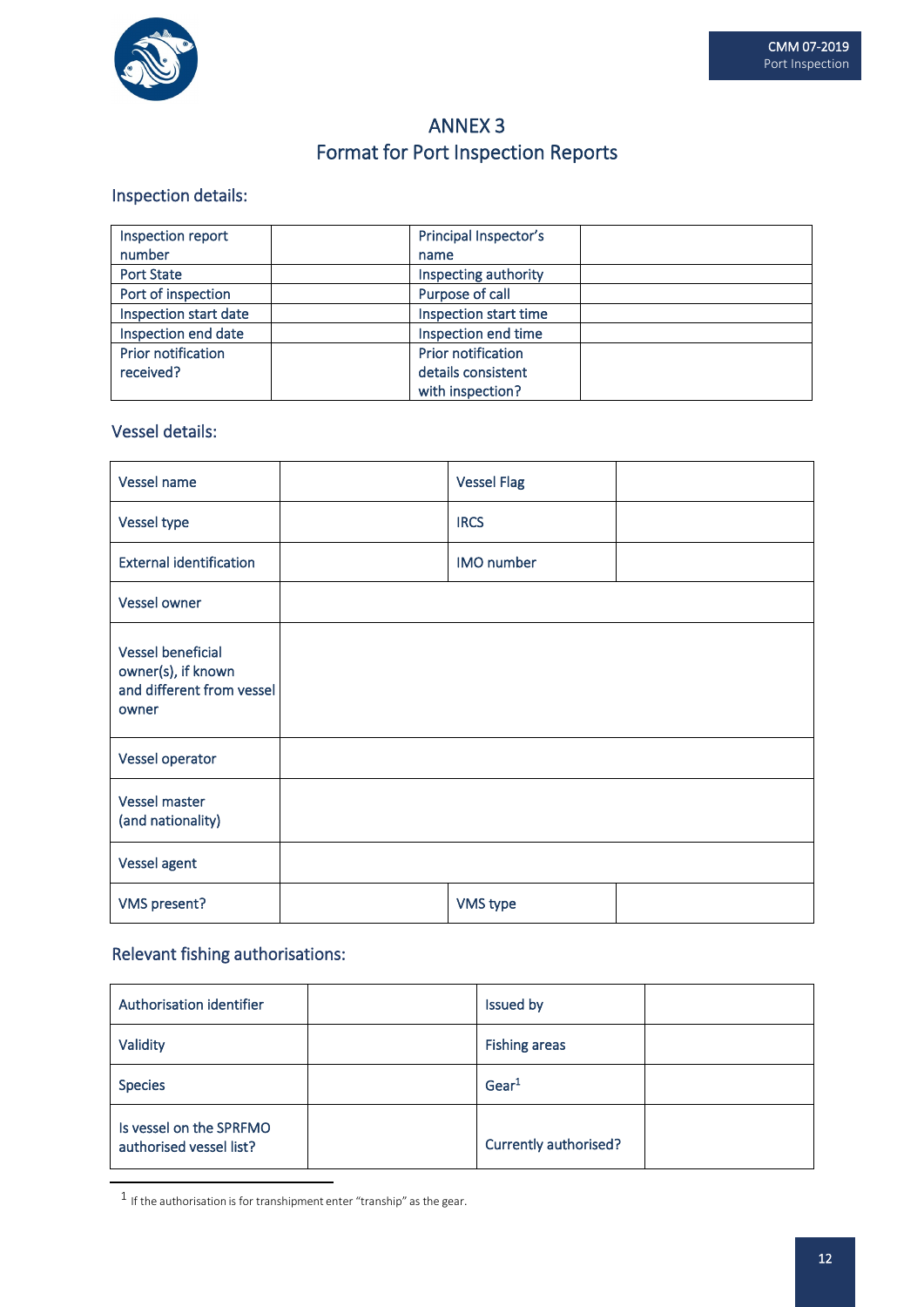

# SPRFMO managed species off loaded (during this port call):

| <b>Species</b> | FAO area<br>of capture | Product<br>state | Declared quantity<br>off loaded | Quantity<br>off loaded |
|----------------|------------------------|------------------|---------------------------------|------------------------|
|                |                        |                  |                                 |                        |
|                |                        |                  |                                 |                        |
|                |                        |                  |                                 |                        |
|                |                        |                  |                                 |                        |
|                |                        |                  |                                 |                        |

### SPRFMO managed species retained on-board:

| <b>Species</b> | FAO area<br>of capture | Product<br>state | Declared quantity<br>held on board | Quantity<br>held on board |
|----------------|------------------------|------------------|------------------------------------|---------------------------|
|                |                        |                  |                                    |                           |
|                |                        |                  |                                    |                           |
|                |                        |                  |                                    |                           |
|                |                        |                  |                                    |                           |

### SPRFMO managed species received from transhipment (during this port call):

| <b>Species</b> | FAO area<br>of capture | Product<br>state | Declared quantity<br>received | Quantity<br>received |
|----------------|------------------------|------------------|-------------------------------|----------------------|
|                |                        |                  |                               |                      |
|                |                        |                  |                               |                      |
|                |                        |                  |                               |                      |
|                |                        |                  |                               |                      |
|                |                        |                  |                               |                      |